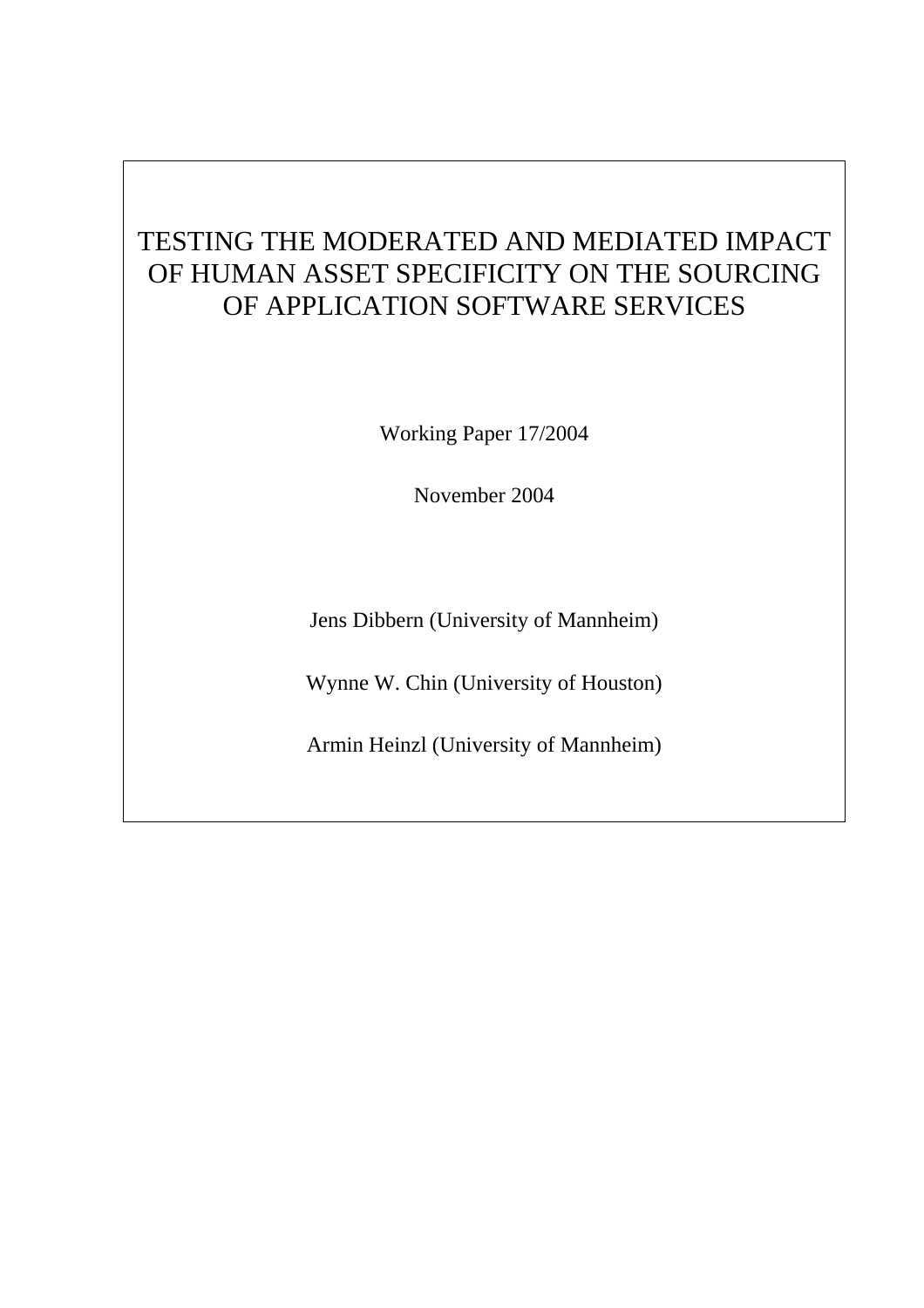# Abstract

*The question concerning the circumstances under which it is advantageous for a company to outsource certain information systems functions has been a controversial issue for the last decade. While opponents emphasize the risks of outsourcing based on the loss of strategic potentials and increased transaction costs, proponents emphasize the strategic benefits of outsourcing and high potentials of cost-savings. This paper brings together both views by examining the conditions under which both the strategic potentials as well as savings in production and transaction costs of developing and maintaining software applications can better be achieved in-house as opposed to by an external vendor. We develop a theoretical framework from three complementary theories and test it empirically based on a mail survey of 139 German companies. The results show that insourcing is more cost efficient and advantageous in creating strategic benefit through IS if the provision of application services requires a high amount of firm specific human assets. These relationships, however, are partially moderated by differences in the trustworthiness and intrinsic motivation of internal versus external IS professionals. Moreover, capital shares with an external vendor can lower the risk of high transaction costs as well the risk of loosing the strategic opportunities of an IS.* 

*Keywords: Information systems, outsourcing, transaction cost theory, resource-based theory, property rights theory, incomplete contracts theory, Partial Least Squares (PLS), moderators* 

# **1 INTRODUCTION**

Although market research companies propagate an ongoing growth of IS outsourcing (IDC, 1999), companies still behave very different regarding the sourcing (i.e., the insourcing versus outsourcing) of IS functions. Whereas some companies decide to outsource their entire IS department, others prefer to selectively outsource particular IS functions (e.g., data center operations) completely or partially to legally independent service providers (Dibbern & Heinzl, 2001; Lacity, Willcocks & Feeny, 1996). Still others studied the outsourcing option or actually experienced outsourcing, but decided to keep or bring back IS in-house (backsourcing) (Hirschheim & Lacity, 2000). Finally, various types of outsourcing ownership arrangements have been observed in the market, including joint ventures, where the client and the vendor share capital, or spin-offs, where the client has 100% share of the vendor's capital (Heinzl, 1993).

In recognizing the diversity in the IS sourcing behaviour of organizations, it may be concluded that the sourcing decision is highly dependent on the specific situation of each organization. One promising way of explaining this diversity is to elaborate on the general factors that characterize the decision context of a company and to develop theoretical linkages between these factors and the actual sourcing behaviour of organizations. Indeed, a review of previous literature on IS outsourcing reveals that this *situational approach* was pursued by numerous empirical and conceptual works (Dibbern, et al., 2004). These studies may be characterized as studies on the determinants of IS outsourcing. From those with a theoretical grounding, the majority used transaction cost theory (TCT) (Dibbern, et al., 2004). This theory is based on the argument that the governance choice is based on economic criteria such as transaction costs and production costs. The core of the theory is about selecting the most efficient governance mode based on an analysis of the characteristics of the decision object (e.g. its asset specificity, the technological uncertainty, and site specificity).

Empirical examinations of the influence of these *contextual factors* on IS outsourcing have revealed the following results (Dibbern, et al., 2004): The influence of technological uncertainty tended to be very inconsistent. Site specificity has an impact for small and medium-sized enterprises at best (Dibbern, Heinzl & Leibbrandt, 2003). A connection between asset specificity and degree of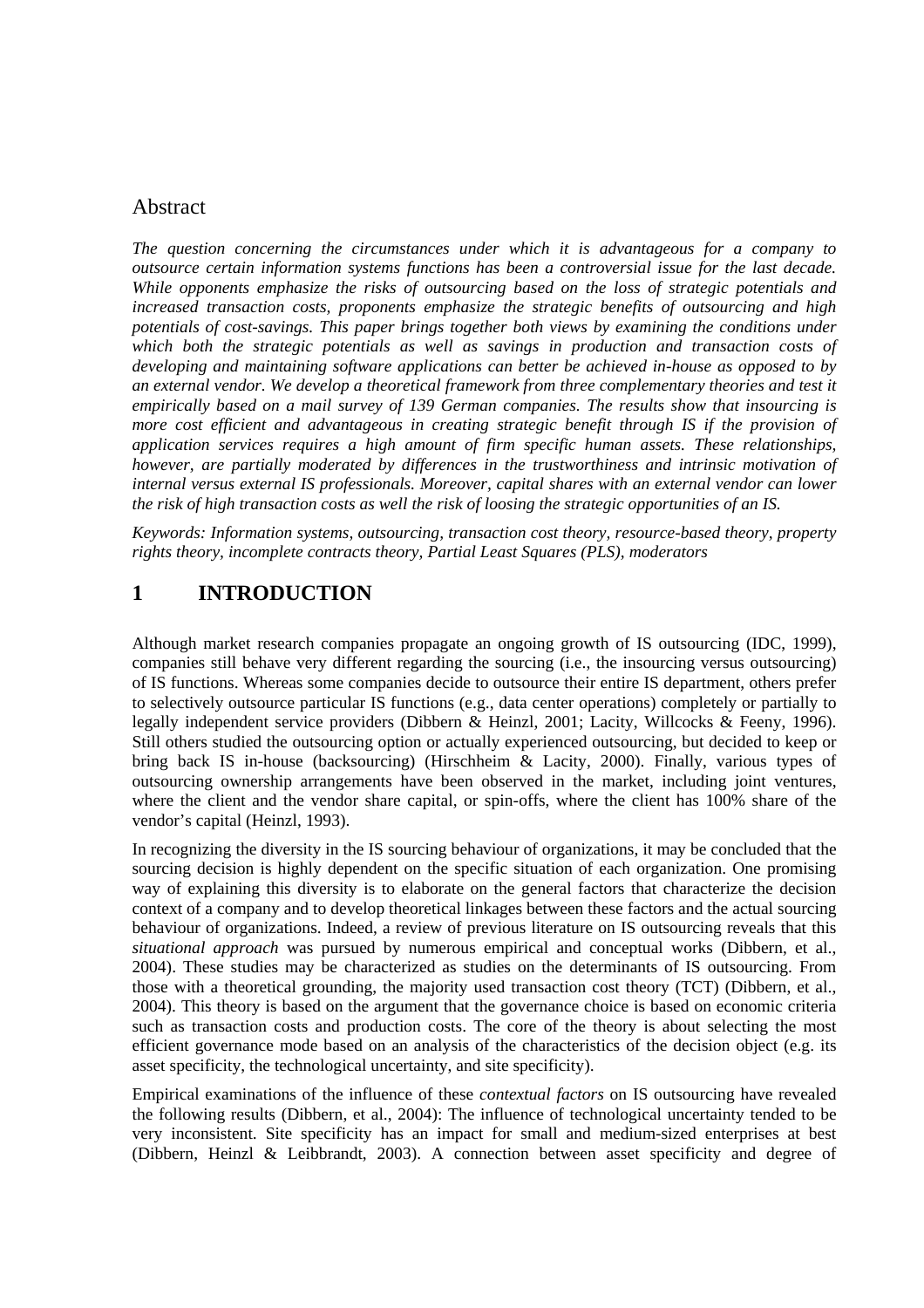outsourcing could be substantiated if the focus was specifically on human rather than physical assets (i.e., technical IS assets). Finally, it is wildly documented that the desire to save costs is among the most, if not the most, important decision criteria. In this respect, the results from the study by Ang und Straub (1998) are particularly enlightening. They show that production costs play a more important role than transaction costs. What is missing, however, is a study, that systematically examines the reasons for cost differences between the in-house and outsourcing options. At the same time, there is scant research that tests whether the impact of asset specificity on the sourcing choice is, indeed, mediated by assessments of production and transaction cost differences between the firm and the market.

In addressing these research gaps, the objective of this study is to uncover and test the reasons and hidden assumptions for the influence of human asset specificity on the degree of outsourcing. This corresponds with a more recent claim for advancements in transaction cost theory (Burr, 2003). In order to recognize the common practice of selective outsourcing, this study focuses on the sourcing of application software services, including both development and maintenance. In the following chapters the theoretical framework will be introduced. In chapter 3, the framework will be operationalized and empirically tested. Finally the results of the study are discussed and their implications are unveiled.

# **2 THEORETICAL FRAMEWORK**

The theoretical framework is presented in Figure 1. The arrows embody the individual hypotheses. The algebraic signs "+" and "-" indicate whether the linkages between the individual constructs are expected to be positive or a negative. Beginning from the right, the illustration should read as follows: The current degree of the outsourcing of the development and maintenance of application software is reflected by the attitude of IS management towards outsourcing the particular IS function (H8). Whether the attitude towards outsourcing is positive or negative and the extent to which an IS function is outsourced depends on the assessment of whether insourcing is cheaper than outsourcing in terms of production costs (H2a,b) and transaction costs (H3a,b), and whether the strategic objectives of IS can better be achieved through insourcing or outsourcing (H6a,b). All three types of comparative advantages can better be achieved in-house, if the human assets required to develop and maintain applications software are highly firm-specific (H1a-c). The impact of human assets is further strengthened if in-house personnel can be trusted more and if they show a higher level of intrinsic motivation than the personnel of an external supplier (H4a,b und H5a,b). Conversely, the risk of high transaction costs and the loss of strategic benefits due to a high level of required firm specific investments (i.e., impact of high human asset specificity) is reduced with an increasing share of capital with the external service provider (H7a,b). Thus, trust and intrinsic motivation are seen as positive moderators on the influence of human asset specificity while of the degree of capital shares is a negative moderator. Furthermore a direct connection between internal advantages in production costs and in the trustworthiness (H4c) as well as intrinsic motivation (H5c) of IS professionals is postulated. The following section elaborates on these relationships and explains the theoretical underpinning of these hypotheses

## 2.1 Transaction cost theory

*Impact of human asset specificity.* From the view of the TCT the variations in production and transaction costs between insourcing and outsourcing represent two major criteria for the assessment of the sourcing decision (Williamson, 1981). Transaction costs comprise all costs, that arise when delegating an IS function to another party. The tasks of delegating include activities such as selecting the right exchange partner, specifying the required services of the exchange relationship, controlling the completeness and timelines of the service provision, as well as adjusting the terms of the contract or even terminating the relationship (Picot & Maier, 1992). These activities help reducing the risk that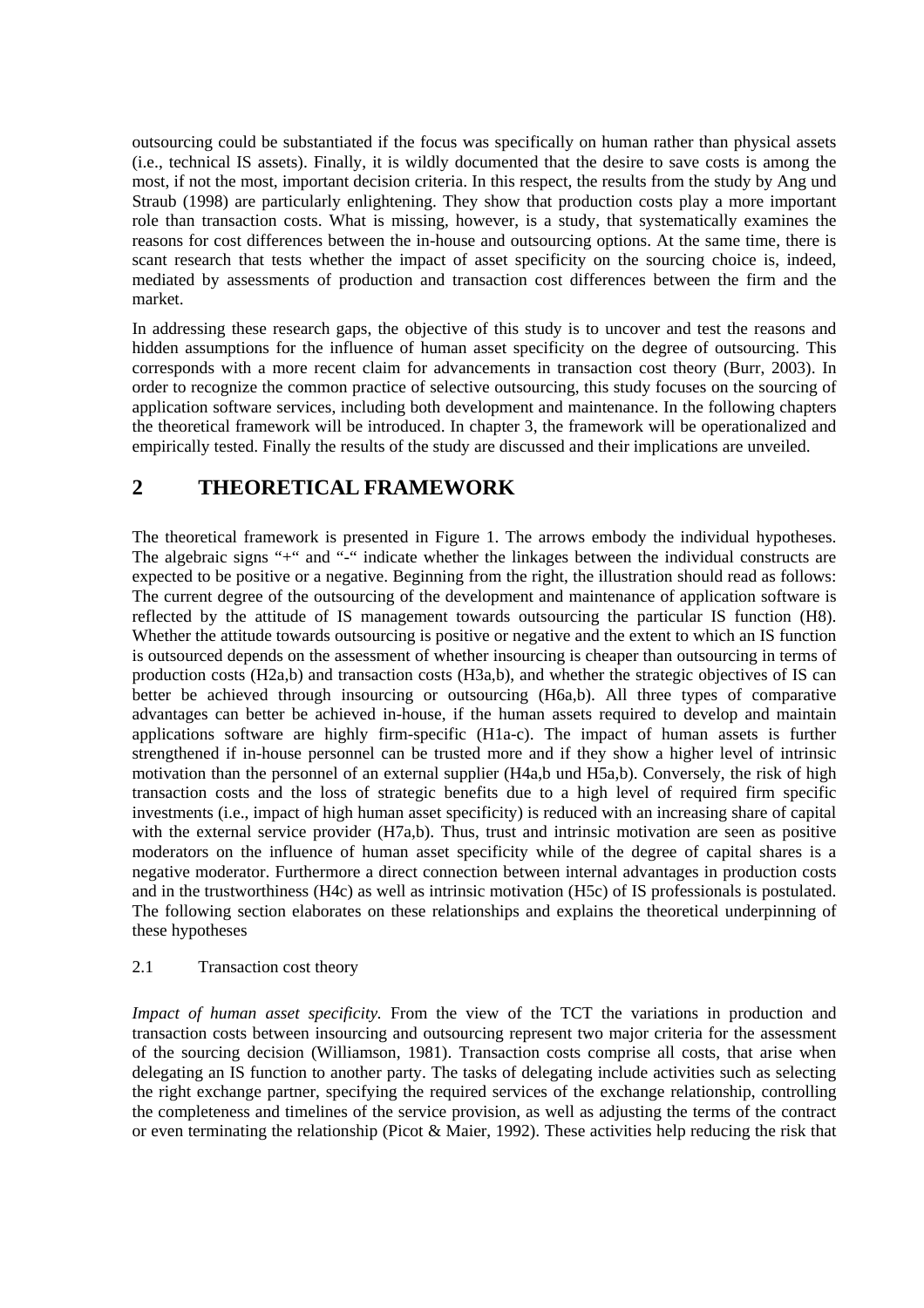

the other party behaves opportunistic (e.g., by consciously charging exorbitant prices or by providing inferior services).

*Figure 1, Theoretical Framework* 

The transaction costs increase when the principal has decreasing knowledge about the object and the manner of the service provision. This is especially the case if the process of the development and the maintenance of application software demand a high level of specific investments. Both the development and the maintenance of software applications can be characterized as labor intensive knowledge work. The focus, therefore, is on human rather than physical assets when determining the level of specificity of assets that are required to develop and maintain software applications. These human assets may be characterized as knowledge assets. They comprise knowledge about the application context (respectively the business processes) and the knowledge of the software technical realization (Iivari, Hirschheim & Klein, 2001). These types of knowledge can be categorized as firmspecific, if they include knowledge of unique business processes and application software that is specifically customized to a company. This then is closely related to the notion of tacit knowledge (Polanyi, 1966), which is developed through a process of social interaction (Nonaka, 1994) of those people that are involved in the process of developing and maintaining application software – including both collaboration between the group of IS specialists (i.e. system analysts, designers and programmers), and the collaboration between IS specialists and the end users. Hence, the human asset specificity consists of four components as illustrated in Figure 1.

According to TCT the risk of opportunistic behaviour (which is especially high when firm specific IS functions are involved) can be prevented more efficiently using in-house internal authority thereby resulting in lower transaction costs.

At the same time, it can be expected that the production costs via insourcing also decrease with increasing human asset specificity. Production costs include all costs that arise for performing the actual activities necessary to complete the tasks associated with the provision of an IS function. For external service providers the provision of firm-specific application software requires a considerable amount of extra learning effort (Beath & Walker, 1998). This makes it difficult to realize economies of scale by using the same knowledge assets at different customer sites. In contrast, internal IS departments usually can draw on long-term experiences with the specific user requirements as well with the unique technical infrastructure and applications portfolio of their organization (Dibbern, Heinzl & Leibbrandt, 2003). This leads to the following hypotheses: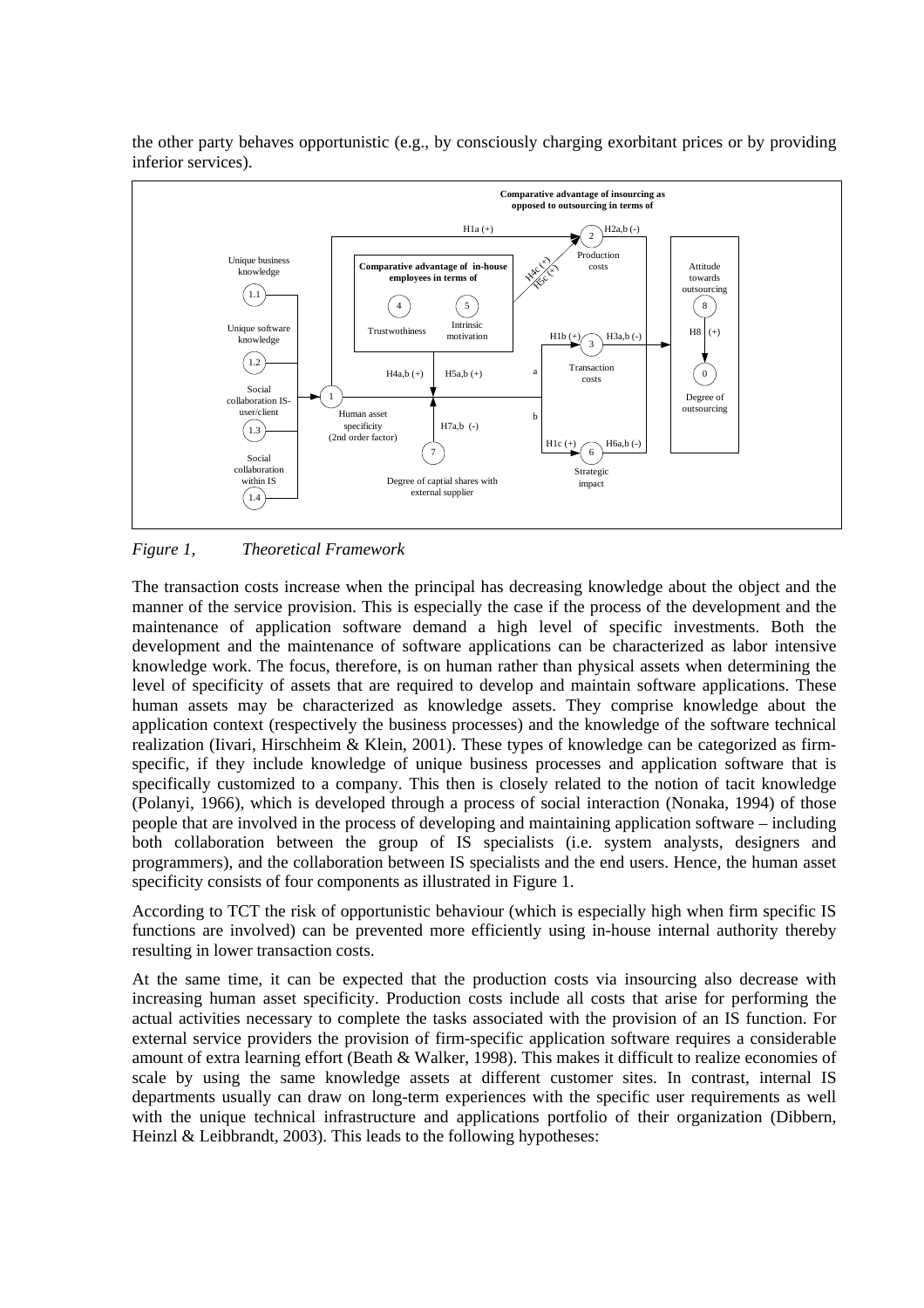- H 1a und b: The more specific the human assets required to perform an IS function are, the higher the comparative internal (a) production and (b) transaction cost advantage of insourcing as opposed to outsourcing an IS function.
- H2a: The lower the comparative production cost advantage of insourcing as opposed to outsourcing an IS function, the less it will be outsourced.
- H3a: The lower the comparative transaction cost advantage of insourcing as opposed to outsourcing an IS function, the less it will be outsourced.

*Antipodes of opportunistic behaviour as moderators.* The assumption, that certain actors behave opportunistically and that such behaviour can be prevented more efficiently through the use of the firm's internal authority system has been critiqued more recently (cf. Burr, 2003). One may argue that besides exercising authority, there are other mechanisms to reduce the risk of opportunistic behaviour without leading to higher transaction costs. A number of researchers have argued that the inclusion of the construct of trust may increase the explanatory power of TCT (e.g. Chiles & McMackin, 1996; Ghoshal & Moran, 1996; Noorderhaven, 1996). Establishing trust-based relationships may reduce the risk of opportunistic behaviour – both in-house as well as with interorganizational relationships (Sabherwal, 1999). Accordingly, it is important to assess and compare the trustworthiness of in-house and outsourced personnel. If an organization successfully establishes a trust-based relationship with an external service provider, it is possible to outsource specific tasks without suffering transaction costs disadvantages. If, on the other hand, the trustworthiness of the internal personnel is assessed higher, the internal transaction cost advantages are reinforced with an increasing specificity of application software services. This leads to the following hypothesis:

H 4a: The higher the trustworthiness of in-house as opposed to outsourced IS workers, the higher is the impact of human asset specificity (H1b) on in-house transaction cost advantages in performing an IS function.

Another factor that counteracts opportunistic behaviour without leading to increased transaction costs is the intrinsic motivation of employees. Employees are intrinsically motivated if they commit certain activities for their own sake (Frey & Osterloh, 1997, S. 308). By contrast, employees are extrinsically motivated if they are solely motivated by external incentives such as monetary incentives. Opportunistic behaviour aims to increase one`s own benefits knowing that this may occur at the cost of the other party. Insofar as opportunistic behaviour is primarily extrinsically motivated (Osterloh & Frey, 2000, S. 539), we argue that the more the employees are intrinsically motivated, the less they are affected from external incentives and the less they will behave opportunistically. The social environment of the work process in applications development and maintenance has strong influences on the extent of intrinsic motivation (Couger & Colter, 1985). When changing from insourcing to outsourcing (or the other way around), the social environment usually is severely affected. This means that the intrinsic motivation of IS professionals may be positively or negatively affected by the sourcing choice. Taking this issue into account leads to the following hypothesis:

H 5a: The higher the intrinsic motivation of the internal workers opposed to the external personnel, the stronger the connection between the degree of human asset specificity and internal transaction costs advantages.

In addition, it can be stated that employees with a higher level of intrinsic motivation are more productive than those whose output is solely stimulated by extrinsic motivation. This general notion has been argued to apply to the development and the maintenance of application software (Couger & Colter, 1985). Accordingly, we might conclude that differences in the intrinsic motivation between internal and external workers directly result in differences in the production costs. Trustworthiness, likewise, may have a similar effect. Employees that are trusted are able to concentrate solely on getting their work done. As a result, they will not loose time on other matters such as constantly reporting to their supervisor, justifying resources and documenting work procedures. This, in turn, leads to increased productivity and lower production costs. Therefore, differences in the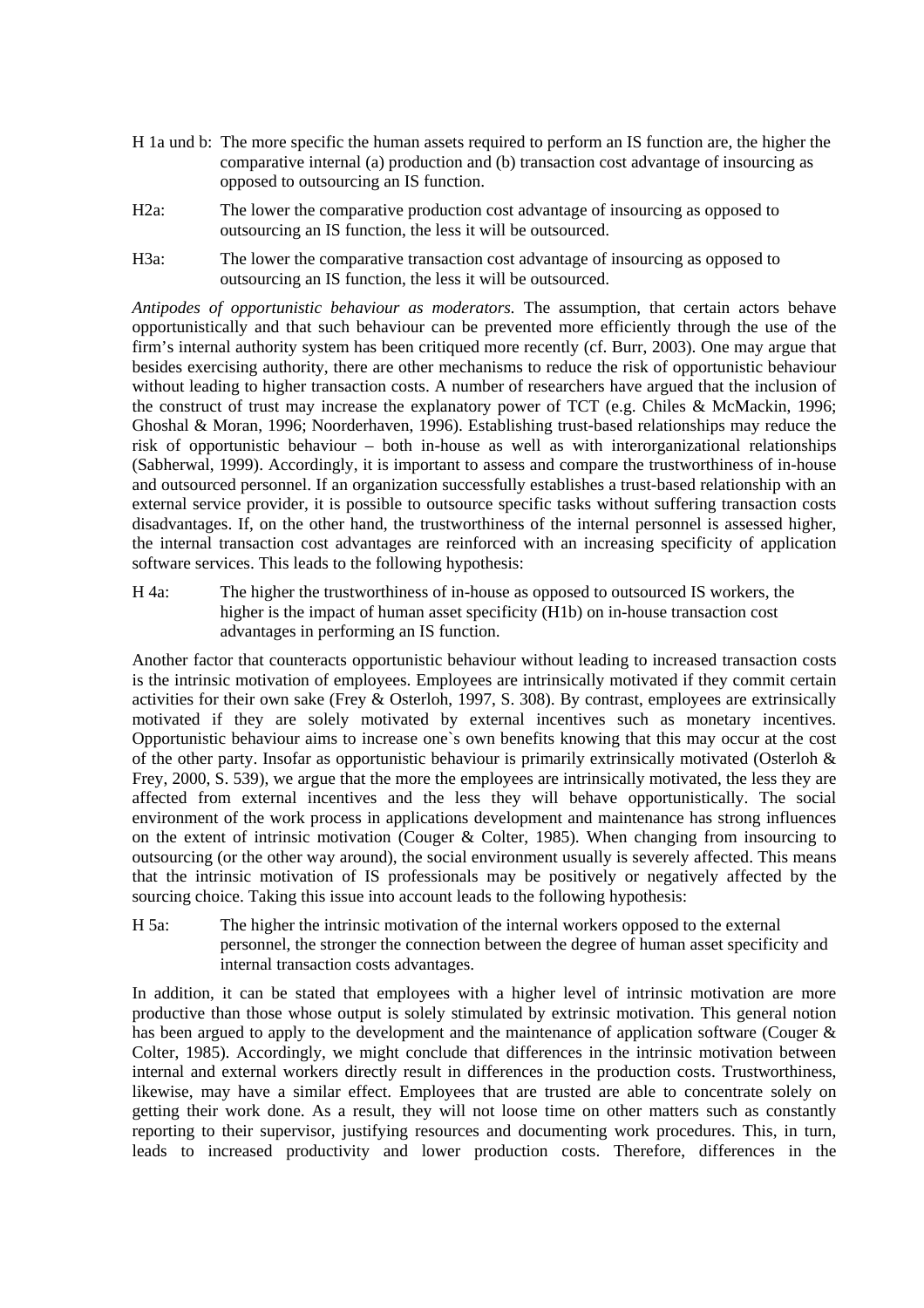trustworthiness between internal and external workers directly result in differences in the production costs. Taken together, the following hypotheses are generated:

- H 4c: The higher the trustworthiness of internal as opposed to external IS workers, the higher the internal production cost advantages.
- H 5c: The higher the intrinsic motivation of internal as opposed to external IS workers, the higher the internal production cost advantages.
- 2.2 Resource-Based Theory

Companies that solely focus on minimizing costs when making sourcing decisions of application services run the risk of neglecting the strategic contribution of IS. In managing IS, it is not only about minimizing costs but also about ensuring that the output of the IS work matches with the strategic objectives of an organization. A pure cost comparison of alternative sourcing options implies that an IS function can be provided in the same manner and of the same quality, no matter whether it is performed in-house or externally. It is assumed that the firm and the market have access to the same input factors and can create the same outputs (Conner, 1991, p. 142; Demsetz, 1988, p. 147). In contrast, resource-based theory holds that organizations generally differ in their resources and capabilities (Penrose, 1959) and that these differences serve as a basis for the achievement of competitive advantages against competitors (Barney, 1991).

According to RBT, an IS can be classed as strategic if it (1) contributes to business benefit and if the necessary resources and capabilities (2) are non-imitable, (3) non-substitutable (4) and non-tradable (Mata, Fuerst & Barney, 1995).

The contribution of an IS to achieve higher business benefits usually takes place indirectly (Clemons & Row, 1991; Henderson & Venkatraman, 1993; Powell & Dent-Micallef, 1997). IS resources are complementary strategic assets (Clemons & Row, 1991, S. 280ff.). They can contribute to achieve cost savings and/or to differentiate the products/services of an organization by enabling a higher level of automation and improved information supply in the primary business processes and operational functions. This also applies to partial IS functions (e.g. the development and maintenance of software applications). In particular the applications portfolio of organizations is said to play an important role in strategic planning of IS (McFarlan & McKenney, 1983; Raghunathan, Raghunathan & Tu, 1999).

The requirements for strategic IS resources – being non-imitable and non-substitutable – are fulfilled in particular if they are firm-specific (Dierickx, Cool & Barney, 1989, p. 1505). Hence, there is a direct link between asset specificity from TCT and the concept of specific resources from RBT (Dibbern, Güttler & Heinzl, 2001; Foss, Knudsen & Montgomery, 1995; Poppo & Zenger, 1998).

However the question is raised if an external service provider is willing to make such specific investments. An external service provider naturally pursues its own strategic objectives. The provider's profits, in particular, can be increased if economies of scale are achieved by providing the same or similar application services for several customers. However, whenever the development and maintenance of application software requires firm specific investments, such economies of scale would not be realized. As it is, the risk of opportunistic behaviour of the external service provider is equally present in this context as in TCT. This also implies that it is again important to assess the trustworthiness and the intrinsic motivation levels of the personnel for both the external service provider and the firm's internal workers. Should in-house advantages in trustworthiness and intrinsic motivation exist, the better the firm's ability to minimize strategic risks and exploit strategic opportunities. On the other hand, behavioral advantages at the vendor side may promote the building of strategic outsourcing alliances with an external vendor (McLellan, Marcolin & Beamish, 1995). This may be summarized as follows: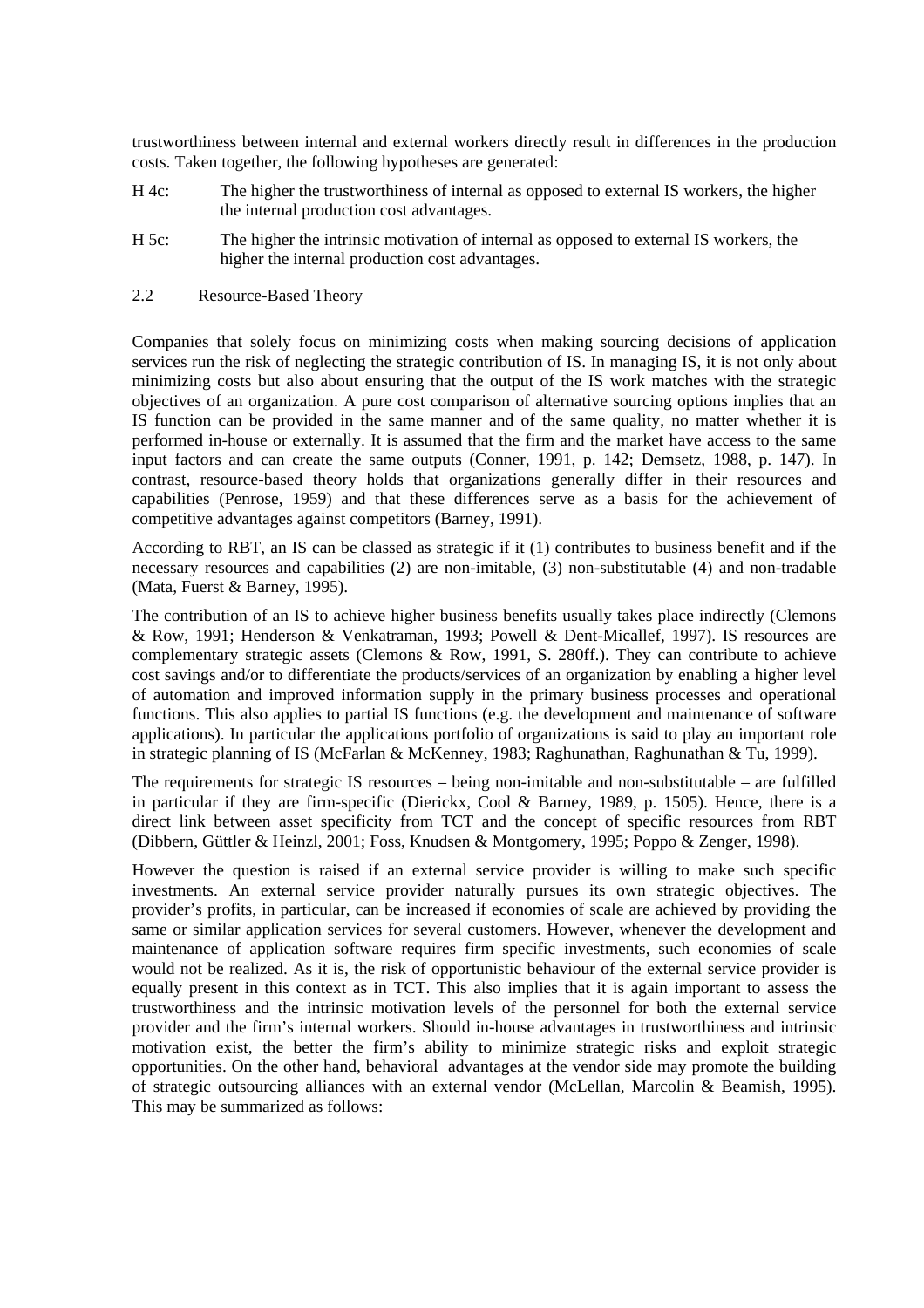- H 1c: The more specific the human assets required to perform an IS function are, the higher is the advantage of insourcing as opposed to outsourcing in providing a strategically significant IS function.
- H 4b: The higher the trustworthiness of in-house as opposed to outsourced IS workers in providing an IS function, the higher is the impact of human asset specificity on in-house advantages in providing a strategically significant IS function.
- H 5b: The higher the level of non-monetary incentives of in-house as opposed to outsourced IS workers, the higher is the impact of human asset specificity on in-house advantages in providing a strategically significant IS function.
- H 6a: The higher the advantage of insourcing as opposed to outsourcing in providing a strategically significant IS function, the less it will be outsourced.
- 2.3 Incomplete Contracts Theory

An interesting difference between TCT and RBT consists in the role of incomplete contracts. According to TCT only incomplete contracts can be established when the provision of an IS function requires a high amount of firm specific knowledge and social collaboration. This increases the risk of opportunistic behaviour and leads to higher transaction costs. By contrast, the RBT postulates that situations in which contracts can only be settled incompletely are the basis for reaching a sustained competitive advantage. Thus, the challenge is to maintain the positive (i.e., strategic) effects of specific investments without suffering higher transaction costs. Two possible behavioral safeguards against opportunism have already been introduced, namely trust and non-monetary incentives (that lead to a higher level of intrinsic motivation). As mentioned earlier, according to TCT, a third possibility is the exercise of authority. It is assumed that internal authority (i.e. the hierarchical system) is more effective in safeguarding against opportunism than any arm-length relationship with external suppliers (Williamson, 1981).

This last assumption has been heavily criticized by proponents of the property rights theory. From their point of view, there is no reason why the authority over in-house IS workers should be higher than the authority over an external service provider (Alchian & Demsetz, 1972, S. 777). Both are simply different types of contractual agreements. These opposing arguments have motivated proponent of incomplete contracts theory to answer two fundamental questions:

- (1) What backs up authority and
- (2) how can authority solve the holdup problem?

According to Grossmann, Hart and Moore (1986), ownership over non-human assets provides the ultimate source of authority. It gives the owner residual control rights over the use of the assets (Hart & Moore, 1990, p. 1120) and provides bargaining power to decide upon the distribution of the ex post surplus resulting from specific investments in human assets (Grossmann & Hart, 1986, p. 696, 716; Hart, 1996, p. 379; Hart & Moore, 1990, p. 1122). The residual control rights, resulting from ownership, are in the hands of a firm's top management. They decide on the allocation of parts of the profits and thus decide on the employment. If IS workers behave opportunistically there is the possibility for the management to dismiss them on the basis of property rights. In the context of the development and maintenance of application software, this means that a company is able to reduce the risk of opportunistic behaviour if it is the property owner of the legal institution that employs the IS workers. Of course the contract with the external service provider can also be dissolved. However, this does not automatically mean that its employees lose their jobs. In contractual outsourcing relationships a company has no direct right to take drastic measures against the individual employees of the external service provider. However this is different if the company is a shareholder of the external service provider. Property rights are transferred through equity shares, which leads to the following two hypotheses: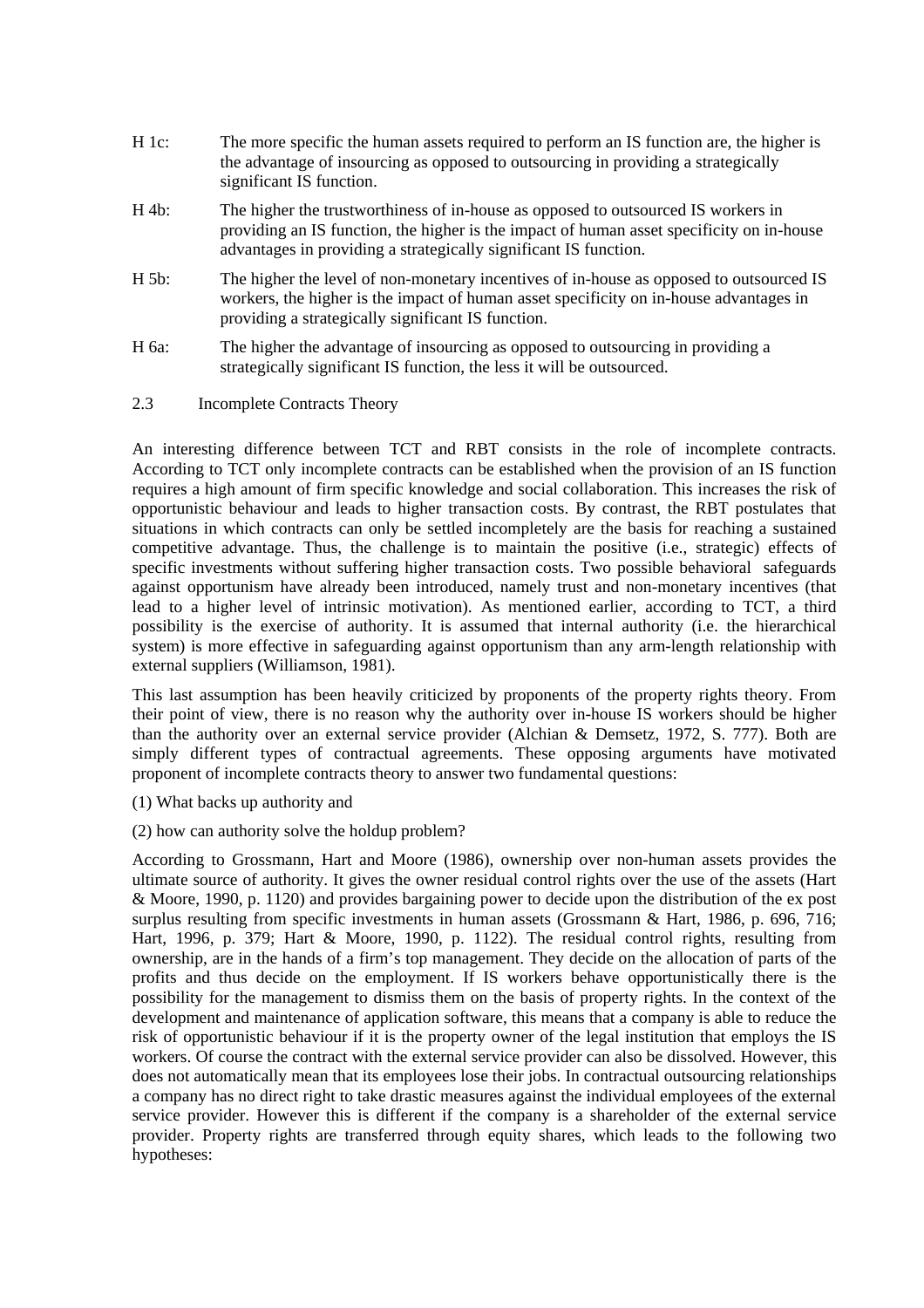- H 7a und b: The higher the degree of ownership over (i.e. capital of shares with) the external vendor, the less a higher level of human asset specificity leads to (a) internal transaction cost advantages and (b) advantages in the strategic contribution of an IS function.
- 2.4 Attitudes versus current Behaviour

The considerations so far assume that the perceived differences between insourcing and outsourcing in the production costs, the transaction costs and the strategic contributions of an IS function are directly reflected by the degree of outsourcing. In decision theory, this presumes that every change in the perception of the management concerning those objectives involves an instant adjustment of the sourcing behaviour. However, in reality it is assumed that this adjustment process takes place with some delay and that, in addition to institutional factors, other general conditions or influences could hinder a strictly rational behaviour of the management (Lacity & Hirschheim, 1993). Thus, it seems useful to examine the extent to which the attitudes of an organization's CIO are reflected by these three comparative objectives:

- H 5b-7b: Perceived differences between insourcing and outsourcing in (5b) the production costs, (6b) the transaction costs and (7b) the strategic contribution strongly influence the attitude of the management towards outsourcing an IS function.
- H8: The more positive the attitude towards outsourcing an IS function, the higher the degree of outsourcing of the particular function.

# **3 EMPIRICAL STUDY**

In order to examine the validity of the theoretical framework data was collected through a mailed questionnaire survey and analyzed by using the partial least squares, a structural equation modelling (SEM) procedure. This procedure perfectly fits with the confirmatory character of this study, since it allows the simultaneous test of the proposed hypotheses and the underlying measurement instrument.

3.1 Operationalization of Constructs

The constructs of the framework were operationalized as measurable variables. Herby, the special requirements of the SEM procedure were considered. Each construct was measured by at least two reflective indicators (i.e., survey questions) (Chin, 1998; Fornell, 1989). Whenever possible, validated indicators from previous studies were adapted. Table 1 shows one sample indicator per construct as well as the source of reference from which the measures were drawn. Most of the variables are measured on a (positive-to-negative) five-point Likert-scale ranging from "strongly agree" to "strongly disagree", with "neither agree nor disagree" as a mid-point. The use of other scales (e.g., percentages) is indicated in Table 1. Moreover, respondents had to provide their ratings for each item for both the development and maintenance of application software.

3.2 Data Collection

The questionnaire was reviewed by practitioners in order to ensure readability and comprehensibility. It was then sent out to 916 companies in Germany (516 in the Machinery Industry and 400 Financial Institutions). The questionnaires were personally addressed to the chief information officers (CIOs). Only companies with more than 500 employees were considered. Overall, 139 usable questionnaires were returned, which equals a response rate of 15,2 %. Since data was collected for both the development and the maintenance, 278 (139 x 2) cases were available for model testing.

| No. | ∴onstruct | Source | Sample Measures   total number of items |
|-----|-----------|--------|-----------------------------------------|
|-----|-----------|--------|-----------------------------------------|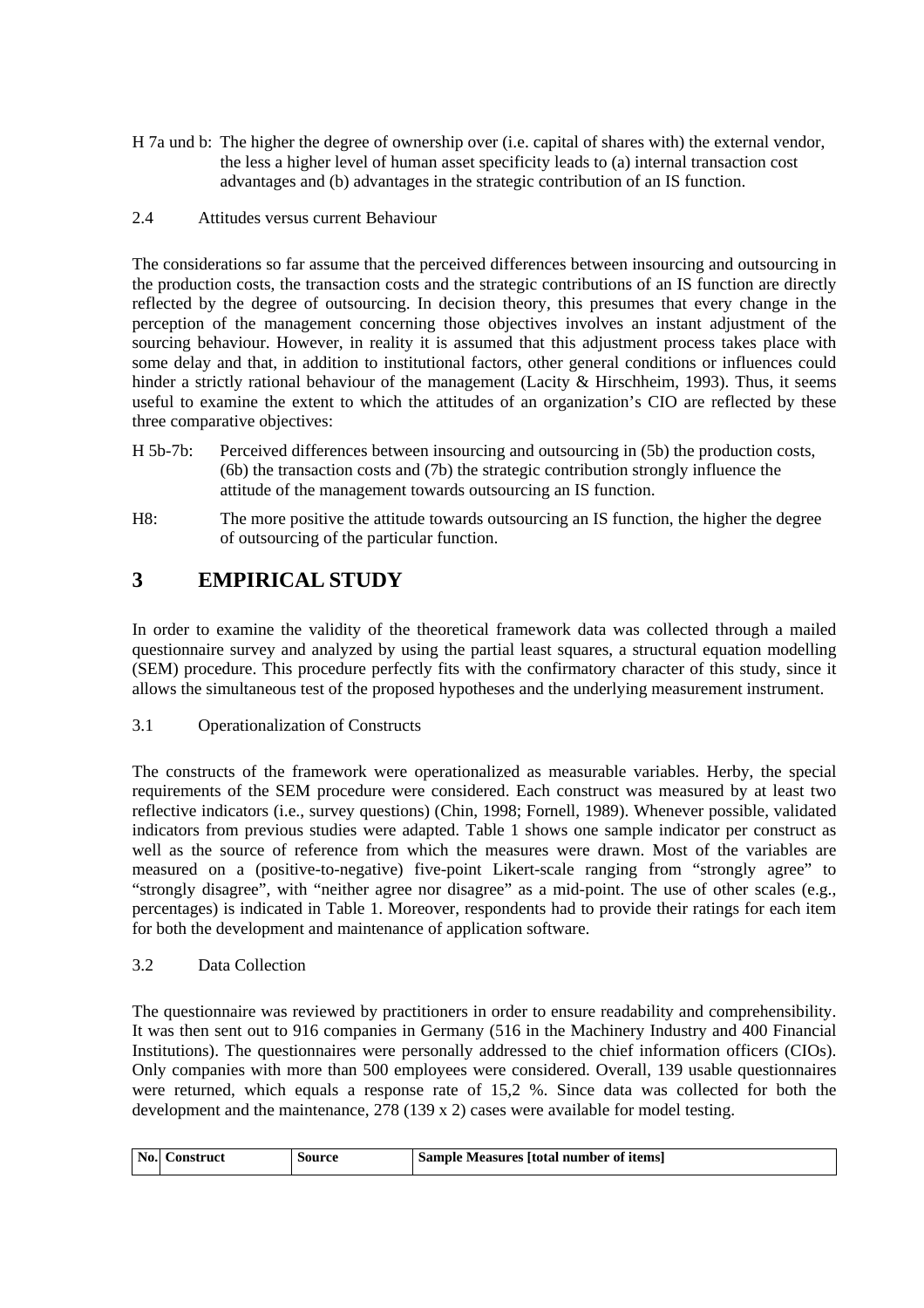| $\overline{0}$ | Degree of<br>Outsourcing                                       | Based on (Dibbern<br>& Heinzl, 2001;<br>Teng, Cheon &<br>Grover, 1995) | For each of the two IS functions, please estimate the average percentage<br>currently allocated to external service providers in terms of<br>the function's total budget (from 0 to 100%) [3]                                                                                                     |
|----------------|----------------------------------------------------------------|------------------------------------------------------------------------|---------------------------------------------------------------------------------------------------------------------------------------------------------------------------------------------------------------------------------------------------------------------------------------------------|
| 1.1            | Specificity of<br><b>Business Knowledge</b>                    | Based on (Ang &<br>Cummings, 1997;<br>Poppo & Zenger,<br>1998)         | In doing the actual work for each of the IS functions in your<br>organization, it requires good understanding of business processes<br>that are unique to your organization. [2]                                                                                                                  |
| 1.2            | Specificity of<br>Software Knowledge                           | (Ang &<br>Cummings, 1997;<br>Poppo & Zenger,<br>1998)                  | detailed knowledge of software systems developed specifically for<br>your organization. [2]                                                                                                                                                                                                       |
| 1.3            | Social Collaboration<br>between IS Workers<br>and Users/Client | Newly developped<br>based on (Pinto,<br>Pinto & Prescott,<br>1993)     | In doing the actual work for each of the IS functions it is important to<br>have strong social / interpersonal working relationships between IS<br>workers and user/clients of the system. [2]                                                                                                    |
| 1.4            | (Intra) Social<br>Collaboration<br>between IS Workers          | See 1.3                                                                | it is important to have strong collegial / collaborative relationships<br>within the group of IS workers. [2]                                                                                                                                                                                     |
| $\overline{c}$ | Comparative<br>production cost<br>advantage                    | Based on (Ang &<br>Straub, 1998)                                       | In doing the actual work required for each of the IS functionsour<br>internal staff works more cost efficient than an external service provider<br>$[5]$                                                                                                                                          |
| 3              | Comparative<br>transaction cost<br>advantage                   | Based on (Ang &<br>Straub, 1998)                                       | When delegating i.e. transferring tasks of the particular IS function $\dots$<br>the costs incurred in negotiating, managing and coordinating are lower<br>within the firm than in case of contracting with an external service<br>provider. [4]                                                  |
| $\overline{4}$ | Comparative<br>advantages in<br>trustwothiness                 | <b>Based on (Zaheer</b><br>& Venkatraman,<br>1994)                     | In doing the actual work required for each of the IS functions how much<br>more or less you in general feel and believe personnel of an external<br>service provider compared to your own employees will do the job<br>right even when the opportunity to behave opportunistically is present [3] |
| 5              | Comparative<br>advantages in<br>intrinsic motivation           | Newly developped<br>based on (Calder &<br>Staw, 1975)                  | Factoring out performance incentives that result in direct monetary<br>benefits (e.g. extra payments), our firm's employees compared to the<br>personnel of external service providers aremuch more motivated to<br>do quality work in the particular IS function. [3]                            |
| 6              | Comparative<br>advantages in<br>strategic impact               | Newly developped<br>based on (Barney,<br>1991)                         | The contribution of this IS function to achieve a competitive advantage is<br>weakened if it is carried out by an external service provider as<br>opposed to our organization. [3]                                                                                                                |
| 7              | Degree of capital<br>shares with external<br>supplier          | Based on (Heinzl,<br>1993)                                             | For that portion of the work within each of the IS functions that is done<br>by one or more external service providers:  What share of capital<br>does your organization have with the service providers on average? [1]                                                                          |
| 8              | Attitude towards<br>outsourcing                                | Based on (Ajzen &<br>Fishbein, 1980)                                   | Overall, having an external service provider perform this IS function is<br>$bad$ -good (from $-3$ to $+3$ ) [6]                                                                                                                                                                                  |

#### *Table 1. Construct Measurement*

In order to ensure that the usable questionnaires represent a homogeneous subset of the population, the companies that replied to a first mailing round were compared with those that replied to a follow up mailing round by using the following characteristics: company sales, total number of employees, and degree of outsourcing for both IS functions. No significant differences could be detected between both groups, which increases the confidence in the data (t-Test,  $p < 0.05$ ).

## 3.3 Data Analysis Methods

For model testing, the prediction-oriented method of structural equation modelling, "Partial Least Squares" (PLS), was used. This component-based procedure has fewer requirements on sample size and data distribution than covariance-based SEM procedures (Chin, 1998) and, therefore, was deemed appropriate for this study. Furthermore, it allows for the specification of second order molar factors, which follows the same logic as formative indicators (Chin & Gopal, 1995). This form of modelling was applied to the construct of human asset specificity. The model testing included validity tests of the measurement model, a test of the explanatory power of the overall model by assessing its explained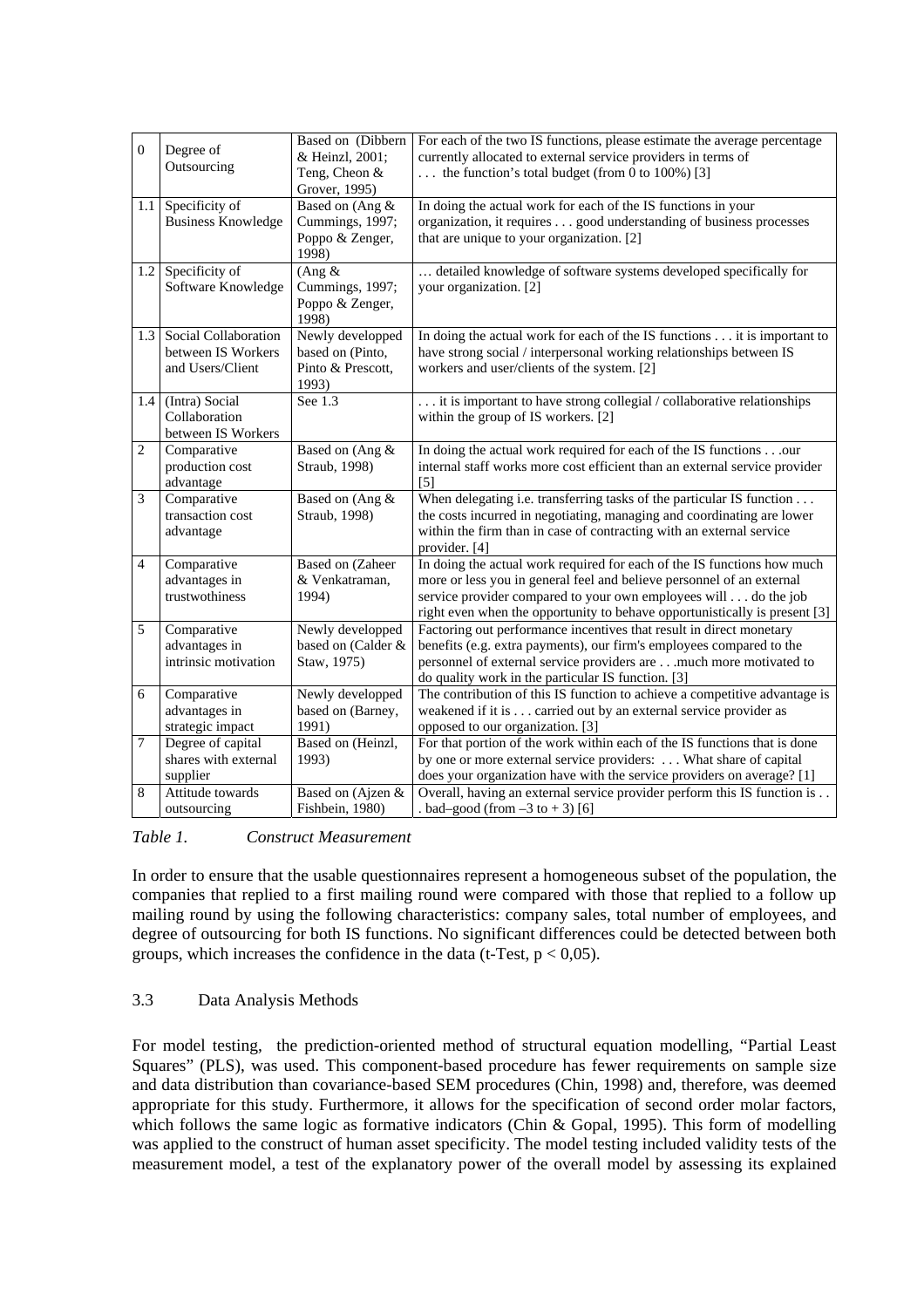variance, and the testing of the individual hypotheses (structural model). Significance tests were conducted with the use of 500 "bootstrap resamples" (Chin, 1998). The moderator effects were tested with a "two-way-interaction" procedure (Chin, Marcolin & Newsted, 2003) where all possible "interaction terms" were created by first standardizing the values of the moderating variables (e.g. trust) as well as the independent variable (human asset specificity) and then building the product of the respective standardized items. Subsequently, the impacts of the three sets of variables (interaction terms, moderators and human asset specificity) on the respective dependent variable (e.g. transaction cost advantages) were analyzed. The existence of a moderator effect was supported when the impact of a moderator term showed up to be statistically significant (Chin, Marcolin & Newsted, 2003).

#### 3.4 Model Findings

## *3.4.1 Descriptive Findings*

The descriptive results provide a general contextual summary of the sample. Table 2 gives an overview of the averages of selected contextual variables – differentiated by industries and, if available, by IS function.

| Variable                                                                       |                                 |    | <b>Machinery</b> |    | <b>Finance</b> |     | <b>Both</b> |  |
|--------------------------------------------------------------------------------|---------------------------------|----|------------------|----|----------------|-----|-------------|--|
|                                                                                |                                 |    | Mean             | n  | Mean           | n   | Mean        |  |
| CIO Company Membership (in Years)                                              |                                 |    | 13.6             | 74 | 17.8           | 135 | 15.9        |  |
|                                                                                | <b>Entire Organization</b>      |    | 3474.6           | 67 | 1951.7         | 125 | 2648.0      |  |
| Number of Employees in                                                         | Entire IS Function              |    | 51.9             | 73 | 118.0          | 134 | 88.0        |  |
|                                                                                | Applications Development        |    | 16.4             | 73 | 38.5           | 132 | 28.6        |  |
|                                                                                | <b>Applications Maintenance</b> |    | 13.1             | 72 | 39.2           | 131 | 27.5        |  |
| IS Budget as Percentage from Total Sales<br>(Machinery), i.e. Assets (Finance) |                                 |    | 2.1%             | 48 | 6.6%           | 104 | 4.2%        |  |
| Total Sales, i.e. Assets of Organization (in Mio.<br>EUR)                      |                                 |    | 483.5            | 56 | 6417.3         | 111 | 3477.1      |  |
| Current Budget Spent on Development                                            |                                 |    | 30.4%            | 77 | 50.6%          | 139 | 41.6%       |  |
| Outsourcing                                                                    | Maintenance                     | 62 | 28.9%            | 77 | 46.6%          | 139 | 38.7%       |  |
| Capital Share with                                                             | Development                     |    | 6.8%             | 59 | 14.0%          | 109 | 10.7%       |  |
| External Vendor                                                                | Maintenance                     | 50 | 6.9%             | 59 | 14.3%          | 109 | 10.9%       |  |

#### *Table 2. Descriptive Findings*

The evaluations reveal that the CIOs that answered the questionnaire had more than 10 years working experience with their company and therefore can be classed as relatively experienced. There are some differences between the Machinery and the Finance Industry. For example, it is instructive to note that the IS expenditures in the Finance Industry are approximately three times higher than in the Machinery Industry. Moreover, the Finance Industry shows higher average degrees of outsourcing and capital shares with an external vendors than the Machinery Industry. Finally, the combined average degree of outsourcing in both industries is surprisingly high for Germany. It makes up 41.6 % for the development of application software and 38.7 % for the maintenance. This shows that the outsourcing of application services has substantially increased over the last few years in Germany.

## *3.4.2 Measurement Model and Explained Variance*

*Measurement validity.* The measures for the latent variables were found to be quite strong. The reliabilities for both the individual indicators and the constructs exceeded the recommended threshold values for nearly all cases. All factor loadings were significant at the 0.001 level and exceeded the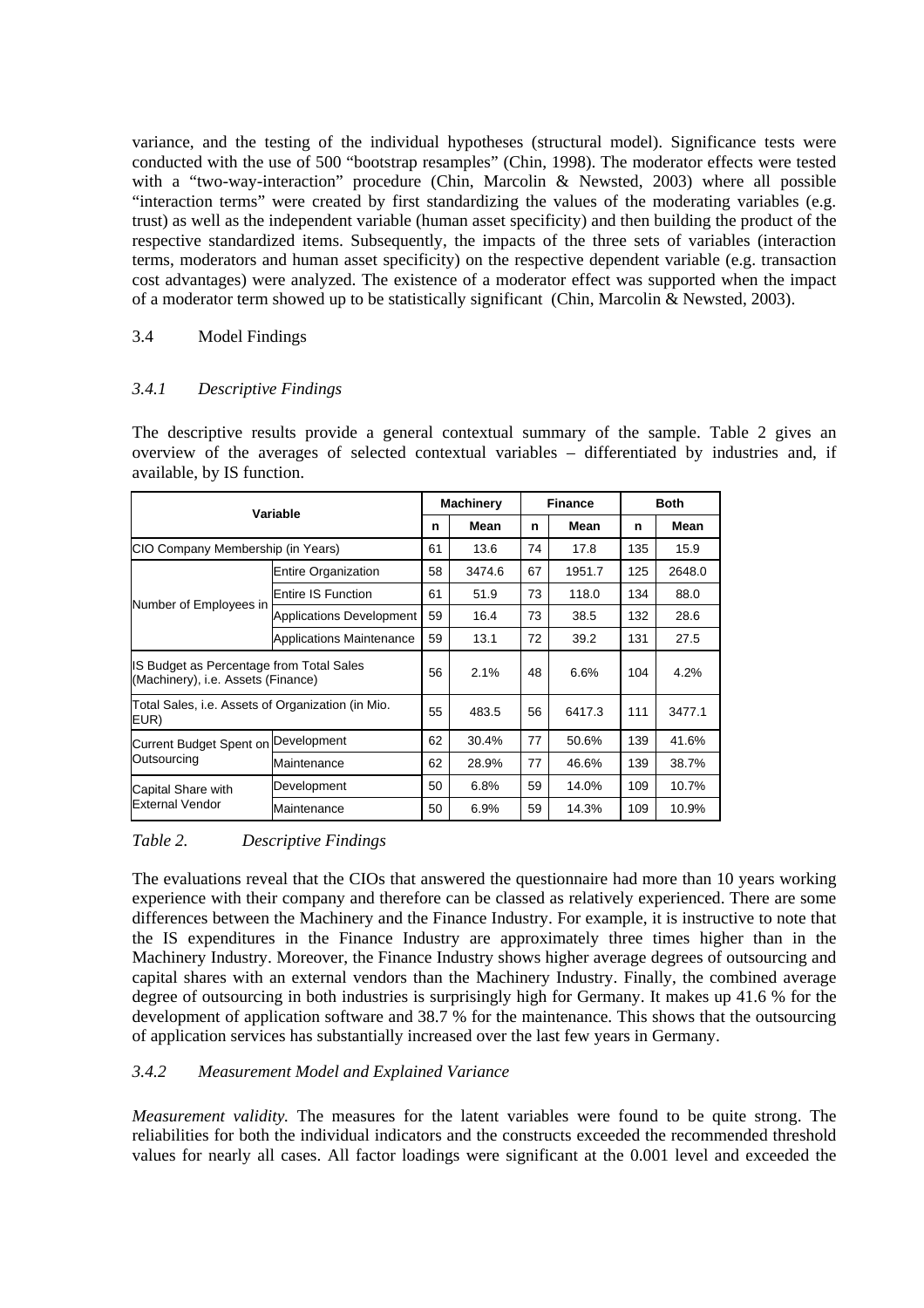recommended value of 0.7 except for one indicator of the trust construct. It showed a value of 0.61 and was excluded from the analysis. Moreover, one indicator for the construct production costs yielded a value of 0.67. It was kept for reasons of consistency, since all other indicators of that construct loaded satisfactorily high. In terms of construct validity, the "composite reliability" of the constructs reached values above  $0.8$  (recommended  $> 0.7$ ) in all cases, and the "average variance extracted" exceeded the value of 0.6 in all instances (recommended  $> 0.5$ ).

*Explained variance*  $(R^2)$ . The sourcing model provides two main dependent variables: (1) the current degree of outsourcing and (2) the attitude towards outsourcing. Although the main objective of this study was not to explain the variance of these two factors comprehensively, but rather to elaborate on the moderated and mediated impact of human asset specificity, the R-squares are reasonably high for the degree of outsourcing and the attitude construct (0.26 and 0.35 respectively). This is also true for the three mediators (production costs, transaction costs and strategic contribution). Their explained variance ranges from 14 to 20 per cent (see Figure 2).

#### *3.4.3 Structural Model*

The results of the hypotheses testing are provided in Figure 2. The individual path coefficients express the strength and the significance levels (i.e., t-values). They are discussed below. We partition the discussion beginning with the direct (unidirectional) effects, followed by the moderator effects.

• Direct Impacts

*Second-order factor:* Confirmed: The impacts of all four factors of human asset specificity (secondorder factor) are positive and significant. Unique software knowledge  $(0.21, t=19.7)$  contributes a little less to the determination of the human asset specificity than unique process knowledge (0.36, t=21.1), social collaboration among IS professionals  $(0.42, t=27.8)$  and social collaboration between IS professionals and users/clients (0.35, t=25.6).

*Hypotheses 1a-c:* Confirmed: The path coefficients between the human asset specificity and the three comparative advantages of insourcing in (a) production costs  $(0.21, t=3.46)$ , (b) transaction costs  $(0.09, t=1.34)$  and (c) strategic contribution  $(0.14, t=2.24)$  reveal positive values and are significant. The influence on in-house production cost advantages turns out to be the strongest.

*Hypotheses 2a and b:* Confirmed: The path coefficients between the extent of in-house production cost advantages and the attitude towards the outsourcing of IS functions  $(-0.36, t=5.00)$  as well as the degree of outsourcing  $(-0.11, t=1.32)$  each reveal a negative value and are significant. The influence on the attitudes is much stronger.

*Hypotheses 3a and b:* Confirmed: The path coefficients between the extent of in-house transaction cost advantages and the attitude towards the outsourcing of an IS function  $(-0.13, t= 1.91)$  and the degree of outsourcing ( $0.12$ , t= 1.61) each reveal a negative value and are significant.

*Hypotheses 6a and b:* Confirmed: The path coefficients between the extent of in-house advantages of the strategic contribution and the attitude towards outsourcing  $(-0.21, t=3.83)$  as well as the degree of outsourcing (-0.12, t=1.84) both reveal a negative value and are significant. The influence on attitude is stronger.

*Hypothesis 4c:* Confirmed: The path coefficient between comparative advantages in the trustworthiness of in-house IS workers and comparative in-house production cost advantages (0.18, t=2.72) reveals a positive value and is significant.

*Hypothesis 5c:* Confirmed: The path coefficient comparative advantages in the intrinsic motivation of in-house IS workers and comparative in-house production cost advantages  $(0.26, t=3.35)$  reveals a positive value and is significant.

*Hypothesis 8:* Confirmed: The path coefficient between the attitude towards the outsourcing of an IS function and the degree of outsourcing is positive and significant  $(0.28, t= 3.85)$ .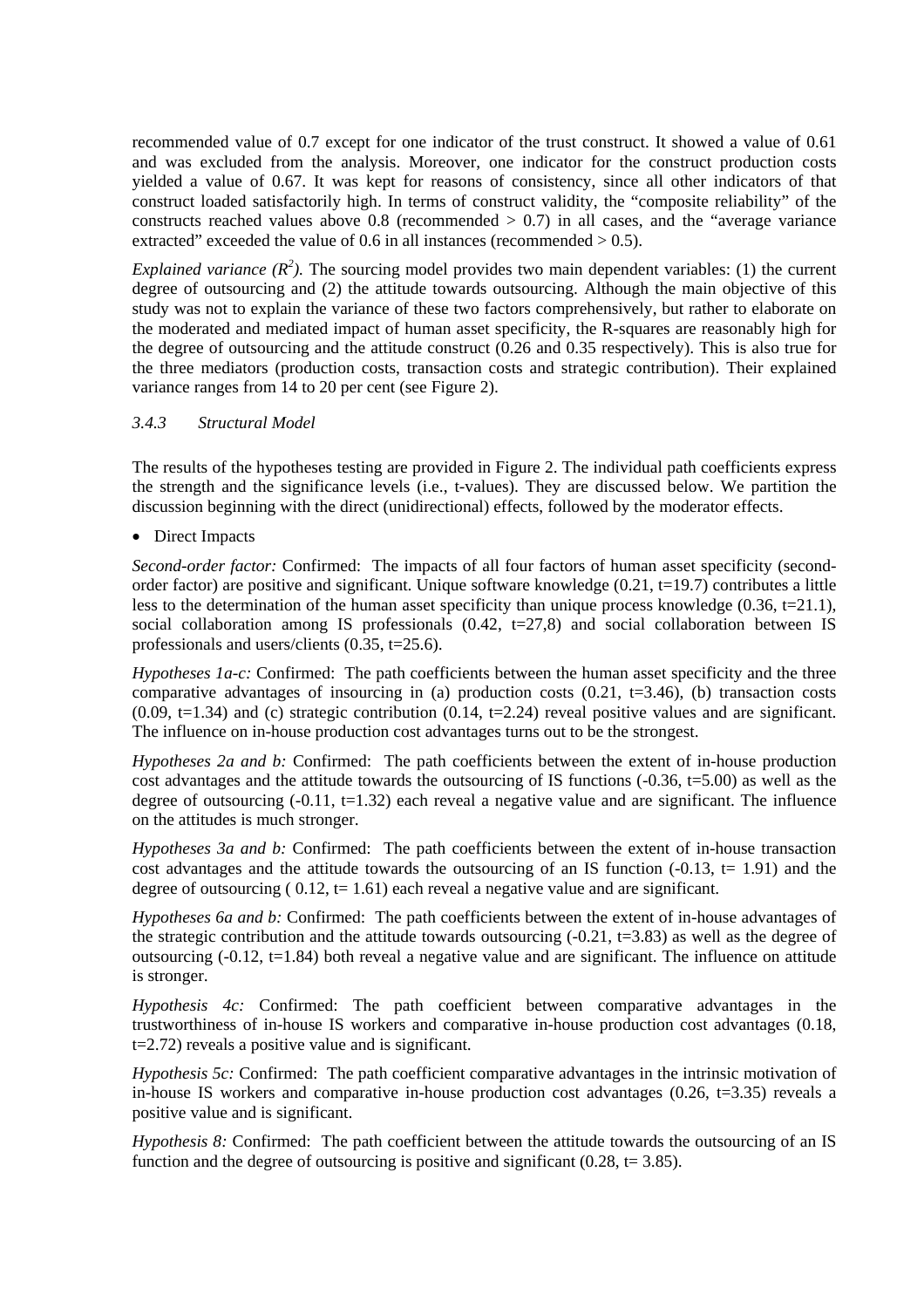

*Figure 2. Results of Structural Model* 

**Moderator Effects** 

*Hypothesis 4a:* Rejected: Other than expected, the path coefficient between the interaction term *human asset specificity x trustworthiness* and the extent of internal transaction cost advantages showed a negative rather than positive sign, but was found to be non significant  $(-0.06, t=0.73)$ .

Hypothesis 4b: Confirmed: The path coefficient between the interaction term *human asset specificity x trustworthiness* and comparative in-house advantages in the generation of a strategic impact is positive and significant  $(0.12, t=1.90)$ .

*Hypothesis 5a:* Confirmed: The path coefficient between the interaction term *human asset specificity x intrinsic motivation* on the extent of internal transaction cost advantages is positive and significant  $(0.18, t=1.75).$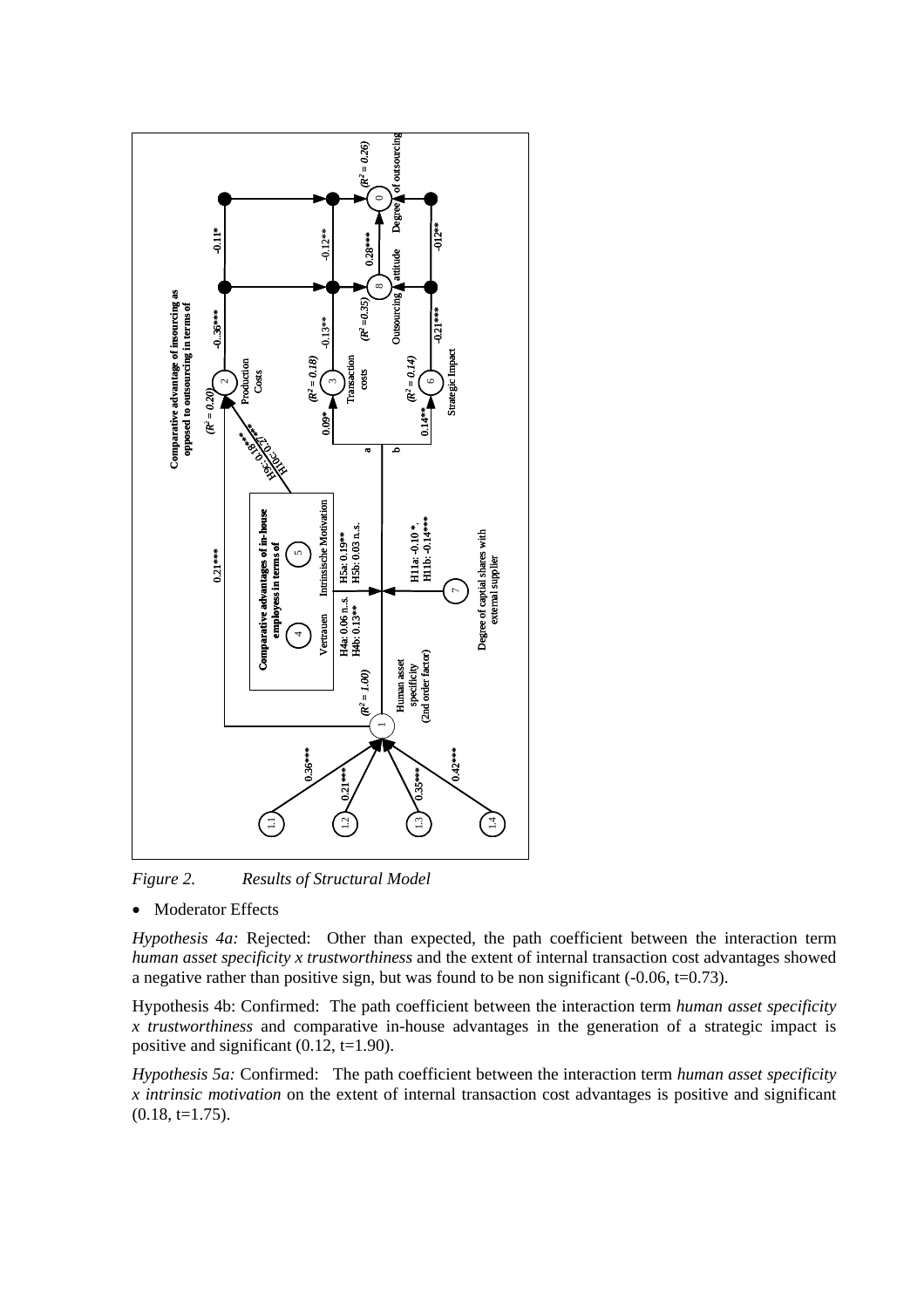*Hypothesis 5b:* Rejected: Other than expected, the path coefficient between the interaction term *human asset specificity x intrinsic motivation* and comparative in-house advantages in the generation of a strategic impact is negligible small and non significant  $(0.03, t=0.47)$ .

*Hypotheses 7a und b:* Confirmed: The coefficient between the interaction term *human asset specificity x capital shares with the external vendor* and comparative in-house transaction cost advantages  $(-0.10, t=1.53)$  as well as comparative in-house advantages in the generation of a strategic impact  $(-0.14, t=2.7)$  are both negative and significant.

# **4 DISCUSSION OF THE RESULTS AND IMPLICATIONS**

In summary, the theoretical framework, by and large, was substantiated by our empirical data. Only two of the moderator effects did not stand the test and there a number of substantial differences in the strength with which certain relationships are supported. In the following the findings will be discussed in more detail.

First of all, the overall attitude of the CIOs towards outsourcing application services is most strongly affected by perceived differences in the production costs between insourcing and outsourcing. This indicates that production cost savings represents one of the most important criteria in the sourcing decision (Dibbern, Heinzl & Leibbrandt, 2003; Lacity & Willcocks, 1998; McLellan, Marcolin & Beamish, 1995). Consistent with previous empirical studies, transaction costs play a much smaller role than production costs (Ang & Straub, 1998; Dibbern, Heinzl & Leibbrandt, 2003). This may be explained by the fact that the measurement and forecast of transaction costs is much more difficult than quantifying production costs (Barthélemy, 2001). Moreover, it is remarkable that strategic considerations play quite a significant role in the sourcing decision. This reaffirms both the results of case study research that discovered that some companies outsource IS functions for strategic intents (DiRomualdo & Gurbaxani, 1998; McLellan, Marcolin & Beamish, 1995) and works that emphasize strategic risks of outsourcing (Duncan, 1998; Earl, 1996).

Another interesting point shows up when comparing the impact of the three comparative factors (i.e., production, transaction, and strategic) on the current attitude towards the outsourcing of IS functions and the actual degree of outsourcing. Perceived differences in the production costs and the strategic contribution between insourcing and outsourcing affect the overall attitude much stronger than the current degree of outsourcing. This indicates a certain level of discrepancy between the actual sourcing behaviour and the current overall assessment by the IS management. It further implies that the economic and strategic objectives associated with the sourcing decision may not always be achieved. This view is substantiated by the fact the relationship between attitudes and current degree of outsourcing came out to be significant and in the hypothesized direction. But the strength of that link might have been expected to be even higher if one believes that a CIOs evaluative appraisal of IS outsourcing should be reflected by the current sourcing practices of her/his organization. Instead, we might conclude that the exertion of influence of the CIO on the actual sourcing behaviour is more **limited** 

Also informative are the circumstances under which the insourcing of the development and maintenance of application software produces lower production costs, transaction costs and a higher strategic contribution in comparison to outsourcing. The results show that insourcing reveals advantages in all three objectives if application software services require a high degree of specific investments into the human assets. The development and the maintenance of applications is viewed as more specific if it requires a higher degree of knowledge of firm-specific business processes and a higher level of social collaboration among the workers involved in the work process. Less important is the knowledge of firm-specific application software.

The importance of user participation and social interaction in IS development has already been emphasized in other works (e.g., Hirschheim, Klein & Lyytinen, 1996). The actual economic impact of these "soft factors", however, has rarely been substantiated. In this respect, the presented results can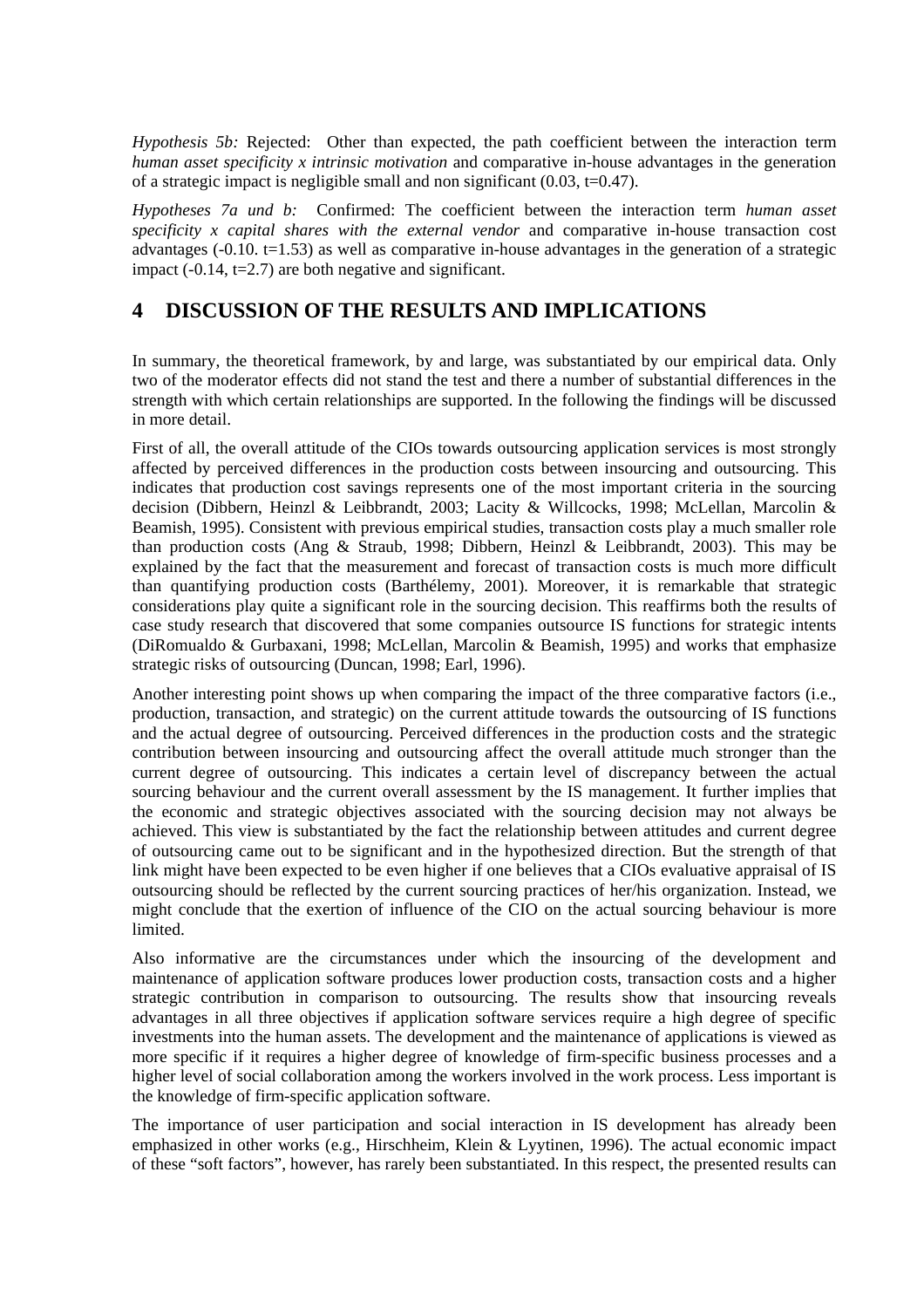also be considered as a contribution to the understanding of the production and cost function of the development and maintenance of application software.

This impression is reinforced by our findings of the influence of two other "soft factors" on differences of production costs. It is shown that internal advantages in the intrinsic motivation and trustworthiness of the employees contribute to the cost advantages of insourcing. Furthermore, it is instructive to note that the outsourcing of specific application services does not necessarily lead to increased transaction costs or the loss of strategic potentials. The risk of increased transaction costs is especially high if in-house IS workers possess a higher level of intrinsic motivation. The perceived strategic risks increase if in-house IS workers are assessed more trustworthy. However, if the personnel of external vendors is seen as having advantages in both intrinsic motivation and trustworthiness, the risks associated with outsourcing application services that require firm specific human assets are significantly lower and hence outsourcing becomes more attractive. Furthermore, outsourcing risk may also be reduced by capital shares in the external vendor. This confirms the thesis that property rights may reduce the risk of opportunistic behaviour.

Consequently, outsourcing of application software services may not always imply increased standardization. Shared ownership arrangement as well as strong social competencies of the vendor personnel may partially offset the disadvantages in transaction costs and strategic impact when outsourcing custom tailored application services.

Overall, it can be stated that the question regarding the sourcing of application software services is a multidimensional decision problem. Companies facing this decision should consider a cost calculation including production and transaction costs as well as the strategic implications of the sourcing decision. It is recommended that firms perform appropriate analyses concerning the level of uniqueness of requirements for the development and maintenance of application software as well as the related business processes. It seems especially important to learn more about the kinds of knowledge which are necessary and how this knowledge is generated. Moreover, it is important to analyze the behavioral characteristics of the internal and external task owners in order to put the company's economic and strategic IS objectives into practice.

Finally, it should be noted that although the findings of this study emerged from a well grounded statistical analysis, it is not necessarily a complete causal analysis. Rather, it is a snapshot of the sourcing behaviour of German companies reflecting certain patterns. Also the generalizability of the results is limited. For example, this research has not addressed potential industry or functional differences. This provides avenues for future research on the determinants of IS outsourcing. In closing, it seems promising for future researchers to further elaborate on the integration of different theoretical lenses. This research has shown that integrating different theoretical lenses in a complementary manner can lead to a more informed picture of the IS sourcing behaviour of organizations.

*Acknowledgement:* We would like to express our gratitude to the Deutsche Forschungsgemeinschaft (DFG) which funded this research.

## References

Ajzen, I. and Fishbein, M. (1980). Understanding Attitudes and Predicting Social Behavior, Englewood Cliffs, NY: Prentice Hall.

- Alchian, A. A. and Demsetz, H. (1972). Production, Information Costs, and Economic Organization. American Economic Review, 62 (5), pp. 777-795.
- Ang, S. and Cummings, L. L. (1997). Strategic Response to Institutional Influences on Information Systems Outsourcing. Organization Science, 8 (3), pp. 235-256.
- Ang, S. and Straub, D. W. (1998). Production and Transaction Economies and IS Outsourcing: A Study of the U.S. Banking Industry. MIS Quarterly, 22 (4), pp. 535-552.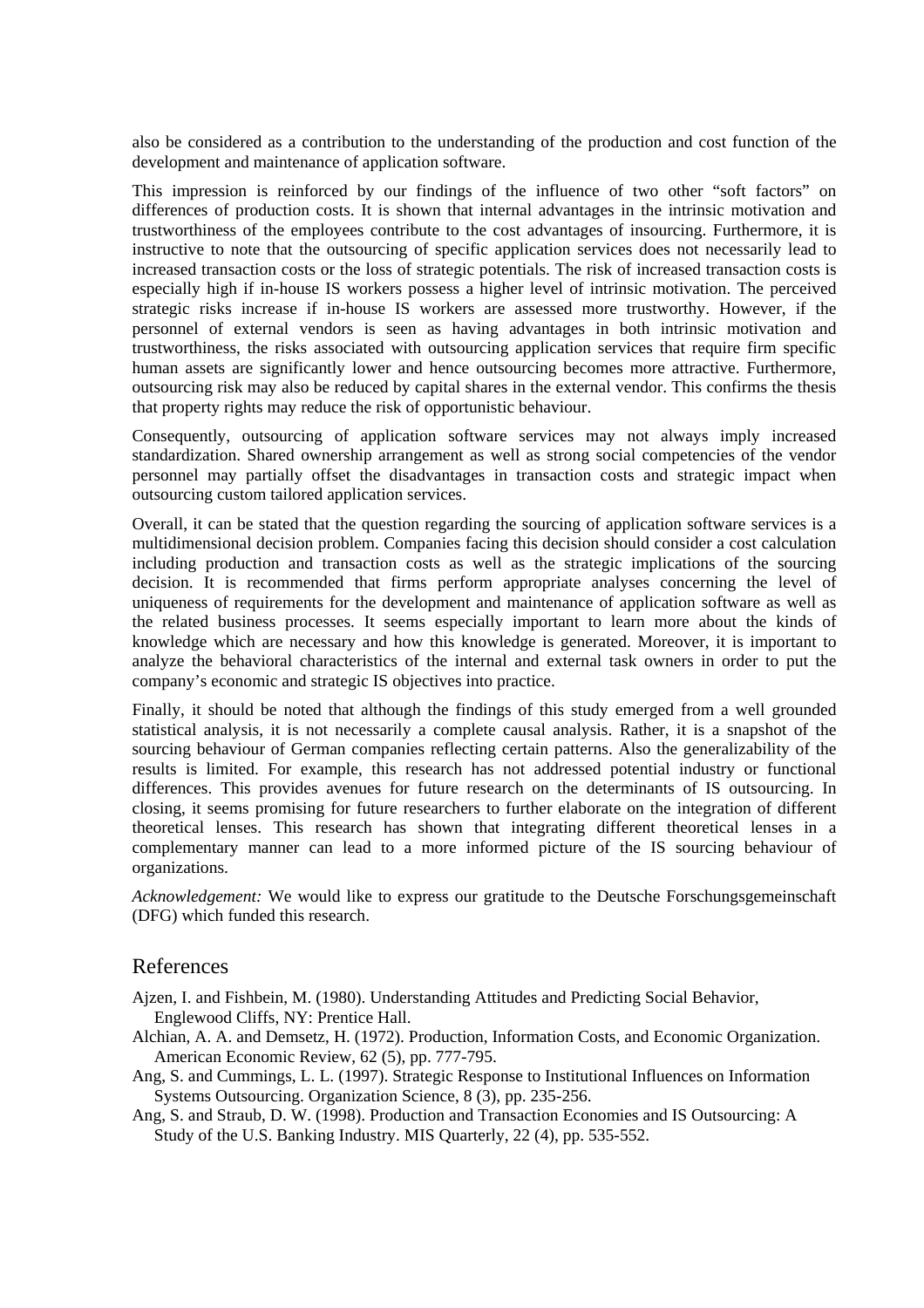- Barney, J. B. (1991). Firm Resources and Sustained Competitive Advantage. Journal of Management, 17 (1), pp. 99-120.
- Barthélemy, J. (2001). The Hidden Costs of IT Outsourcing. Sloan Management Review, Spring, pp. 60-69.
- Beath, C. M. and Walker, G. (1998). Outsourcing of Application Software: A Knowledge Management Perspective. In Proceedings of the 31st Annual International Conference on System Sciences, Hawaii, pp. 666-674.
- Burr, W. (2003). Fundierung von Leistungstiefenentscheidungen auf der Basis modifizierter Transaktionskostenansätze. Zeitschrift für betriebswirtschaftliche Forschung, 55 (März), pp. 112- 135.
- Calder, B. J. and Staw, B. M. (1975). The Self-perception of Intrinsic and Extrinsic Motivation. Journal of Personality and Social Psychology, 31, pp. 599-605.
- Chiles, T. H. and McMackin, J. F. (1996). Integrating variable risk preferences, trust, and transaction cost economics. Academy of Management Review, 21 (1), pp. 73-99.
- Chin, W. W. (1998). Issues and Opinion on Structural Equation Modeling. MIS Quarterly, 22 (1), pp. VII-XVI.
- Chin, W. W. and Gopal, A. (1995). Adoption Intention in GSS: Relative Importance of Beliefs. The DATA BASE for Advances in Information Systems, 26 (2), pp. 42-63.
- Chin, W. W., Marcolin, B. L. and Newsted, P. R. (2003). A Partial Least Squares Latent Variable Modeling Approach For Measuring Interaction Effects: Results From A Monte Carlo Simulation Study And Electronic Mail Emotion/Adoption Study. Information Systems Research, 14 (2), pp. 189-217.
- Clemons, E. K. and Row, M. C. (1991). Sustaining IT Advantage: The Role of Structural Differences. MIS Quarterly, 15 (3), pp. 275-292.
- Conner, K. R. (1991). A Historical Comparison of Resource-Based Theory and Five Schools of Thought Within Industrial Organization Economics: Do We Have a New Theory of the Firm? Journal of Management, 17 (1), pp. 121-154.
- Couger, J. D. and Colter, M. A. (1985). Maintenance Programming: Improved Productivity Through Motivation, Englewood Cliffs, NJ: Prentice Hall.
- Demsetz, H. (1988). The Theory of the Firm Revisited. Journal of Law, Economics and Organization, 4, pp. 141-161.
- Dibbern, J., Goles, T., Hirschheim, R. A. and Jayatilaka, B. (2004). Information Systems Outsourcing: A Survey and Analysis of the Literature. The DATA BASE for Advances in Information Systems, forthcoming.
- Dibbern, J., Güttler, W. and Heinzl, A. (2001). Die Theorie der Unternehmung als Erklärungsansatz für das selektive Outsourcing der Informationsverarbeitung. Zeitschrift für Betriebswirtschaft, 71 (6), pp. 675-699.
- Dibbern, J. and Heinzl, A. (2001). Outsourcing der Informationsverarbeitung im Mittelstand: Test eines multitheoretischen Kausalmodells. WIRTSCHAFTSINFORMATIK, 43 (4), pp. 339-350.
- Dibbern, J., Heinzl, A. and Leibbrandt, S. (2003). Interpretation des Sourcing der Informationsverarbeitung: Hintergründe und Grenzen ökonomischer Einflussgrößen. WIRTSCHAFTSINFORMATIK, 45 (5), pp. 533-540.
- Dierickx, I., Cool, K. and Barney, J. B. (1989). Asset Stock Accumulation and Sustainability of Competitive Advantage; Comment; Reply. Management Science, 35 (12), pp. 1504-1514.
- DiRomualdo, A. and Gurbaxani, V. (1998). Strategic Intent for IT Outsourcing. Sloan Management Review, Summer, pp. 67-80.
- Duncan, N. B. (1998). Beyond Opportunism: A Resource-based View of Outsourcing Risk. In Proceedings of the 31st Annual Hawaii International Conference on System Sciences,, pp. 675-684.
- Earl, M. J. (1996). The Risks of Outsourcing IT. Sloan Management Review, 37 (3), pp. 26-32.
- Fornell, C. (1989). The Blending of Theoretical Empirical Knowledge in Structural Equations with Unobservables. In Theoretical Empiricism: A General Rationale for Scientific Model-Building, H. Wold (Ed.),, New York: Paragon House, pp. 153-174.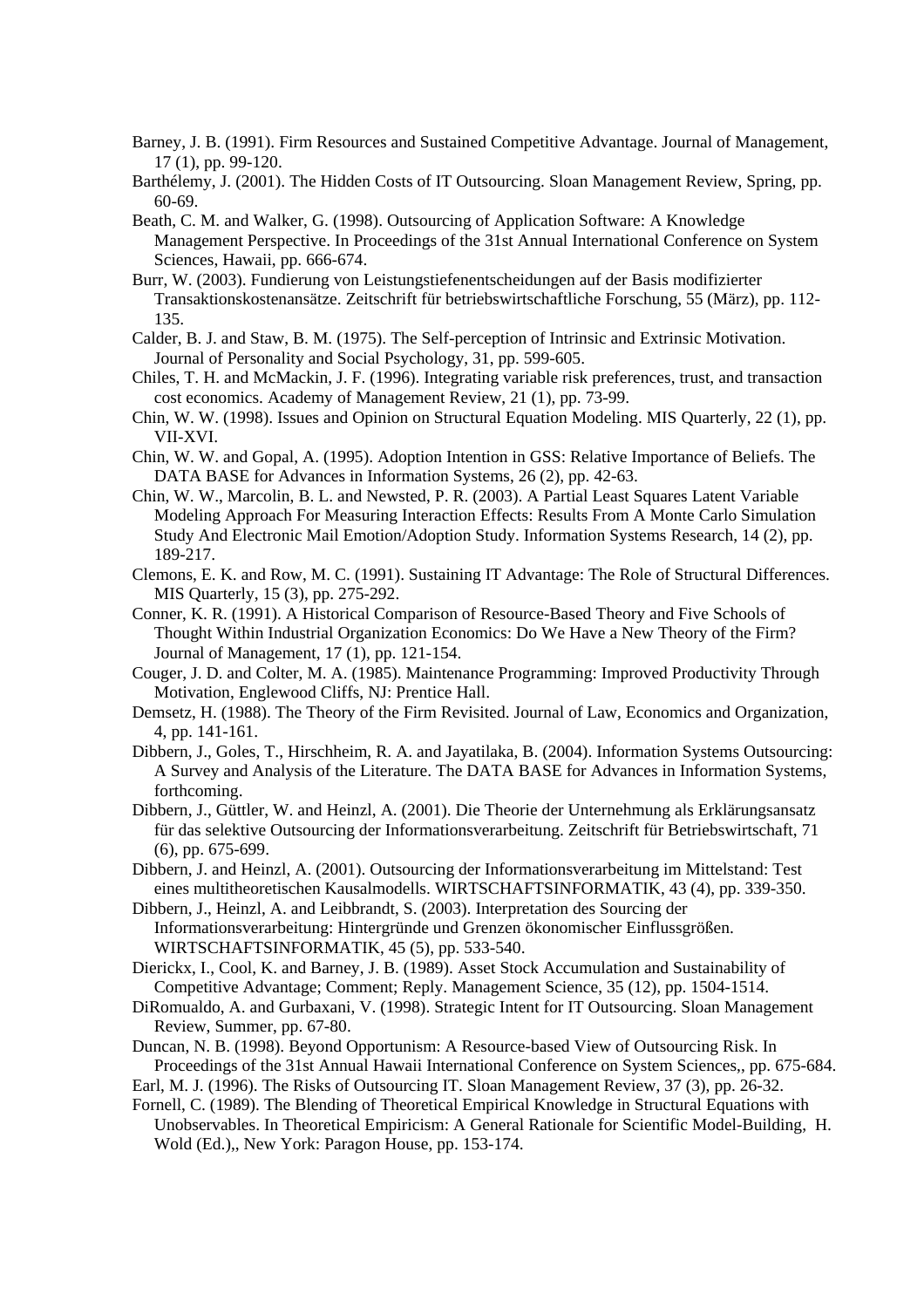- Foss, N. J., Knudsen, C. and Montgomery, C. A. (1995). An Exploration of Common Ground: Integrating Evolutionary and Strategic Theories of the Firm. In Resource-based and evolutionary theories of the firm: towards a synthesis, C. A. Montgomery (Ed.),, Norwell, Massachusetts: Kluwer Academic Publishers, pp. 1-17.
- Frey, B. S. and Osterloh, M. (1997). Sanktionen oder Seelenmassage? Motivationale Grundlagen der Unternehmensführung. DBW, 57 (3), pp. 307-321.
- Ghoshal, S. and Moran, P. (1996). Bad for Practice: A Critique of the Transaction Cost Theory. Academy of Management Review, 21 (1), pp. 13-47.
- Grossmann, S. and Hart, O. (1986). The Costs and Benefits of Ownership: A Theory of Vertical and Lateral Integration. Journal of Political Economy, 94, pp. 671-719.
- Hart, O. (1996). An Economist's View of Authority. Rationality and Society, 8, pp. 371-386.
- Hart, O. and Moore, J. (1990). Property Rights and the Nature of the Firm. Journal of Political Economy, 98, pp. 1119-1158.
- Heinzl, A. (1993). Die Ausgliederung der betrieblichen Datenverarbeitung : eine empirische Analyse der Motive, Formen und Wirkungen, Stuttgart: Poeschel.
- Henderson, J. and Venkatraman, N. (1993). Strategic Alignment: Leveraging Information Technology for Transforming Organizations. IBM Systems Journal, 32 (1), pp. 4-16.
- Hirschheim, R. A., Klein, H. K. and Lyytinen, K. (1996). Exploring the Intellectual Structures of Information Systems Development: A Social Action Theoretic Analysis. Accounting, Management and Information Technologies, 6 (1/2), pp. 1-64.
- Hirschheim, R. A. and Lacity, M. C. (2000). The Myths and Realities of Information Technology Insourcing. Communications of the ACM, 43 (2), pp. 99-107.
- IDC (1999). U.S. and Worldwide Outsourcing Markets and Trends, 1998-2003. by C. Murphy, S. Ker and S. Chen, No. 19322, International Data Corporation,
- Iivari, J., Hirschheim, R. and Klein, H. K. (2001). Towards More Professional Information Systems Development: ISD AS Knowledge Work. In Proceedings of the 9th European Conference on Information Systems, Bled, Slovenia.
- Lacity, M. C. and Hirschheim, R. A. (1993). Information Systems Outsourcing: Myths, Metaphors, and Realities, Chichester, New York: Wiley.
- Lacity, M. C. and Willcocks, L. P. (1998). An empirical investigation of information technology sourcing practices: Lessons from experience. MIS Quarterly, 22 (3), pp. 363-408.
- Lacity, M. C., Willcocks, L. P. and Feeny, D. F. (1996). The Value of Selective IT Sourcing. Sloan Management Review, 37 (3), pp. 13-25.
- Mata, F. J., Fuerst, W. L. and Barney, J. B. (1995). Information Technology and Sustained Competitive Advantage: A Resource-Based Analysis. MIS Quarterly, 19 (4), pp. 487-505.
- McFarlan, F. W. and McKenney, J. (1983). Corporate Information Systems Management, Homewood, IL: Richard D. Irwin.
- McLellan, K. L., Marcolin, B. L. and Beamish, P. W. (1995). Financial and Strategic Motivations Behind IS Outsourcing. Journal of Information Technology, 10, pp. 299-321.
- Nonaka, I. (1994). Dynamic Theory of Organizational Knowledge Creation. Organization Science, 5 (1), pp. 14-37.
- Noorderhaven, N. G. (1996). Opportunism and Trust in Transaction Cost Economics. In Transaction Cost Economics and Beyond, J. Groenewegen (Ed.),, Boston, Dordrecht, London: Kluwer Academic Publishers, pp. 105-128.
- Osterloh, M. and Frey, B. S. (2000). Motivation, Knowledge Transfer, and Organizational Forms. Organization Science, 11 (5), pp. 538-550.
- Penrose, E. T. (1959). The Theory of the Growth of the Firm, New York: Blackwell.
- Picot, A. and Maier, M. (1992). Analyse- und Gestaltungskonzepte für das Outsourcing. Information Management, 4, pp. 14-27.
- Pinto, M. B., Pinto, J. K. and Prescott, J. E. (1993). Antecedents and Consequences of Project Team Cross-functional Cooperation. Management Science, 39 (10), pp. 1281-1297.
- Polanyi, M. (1966). Personal Knowledge: Towards a Post-Critical Philosophy, Chicago: University of Chicago Press.